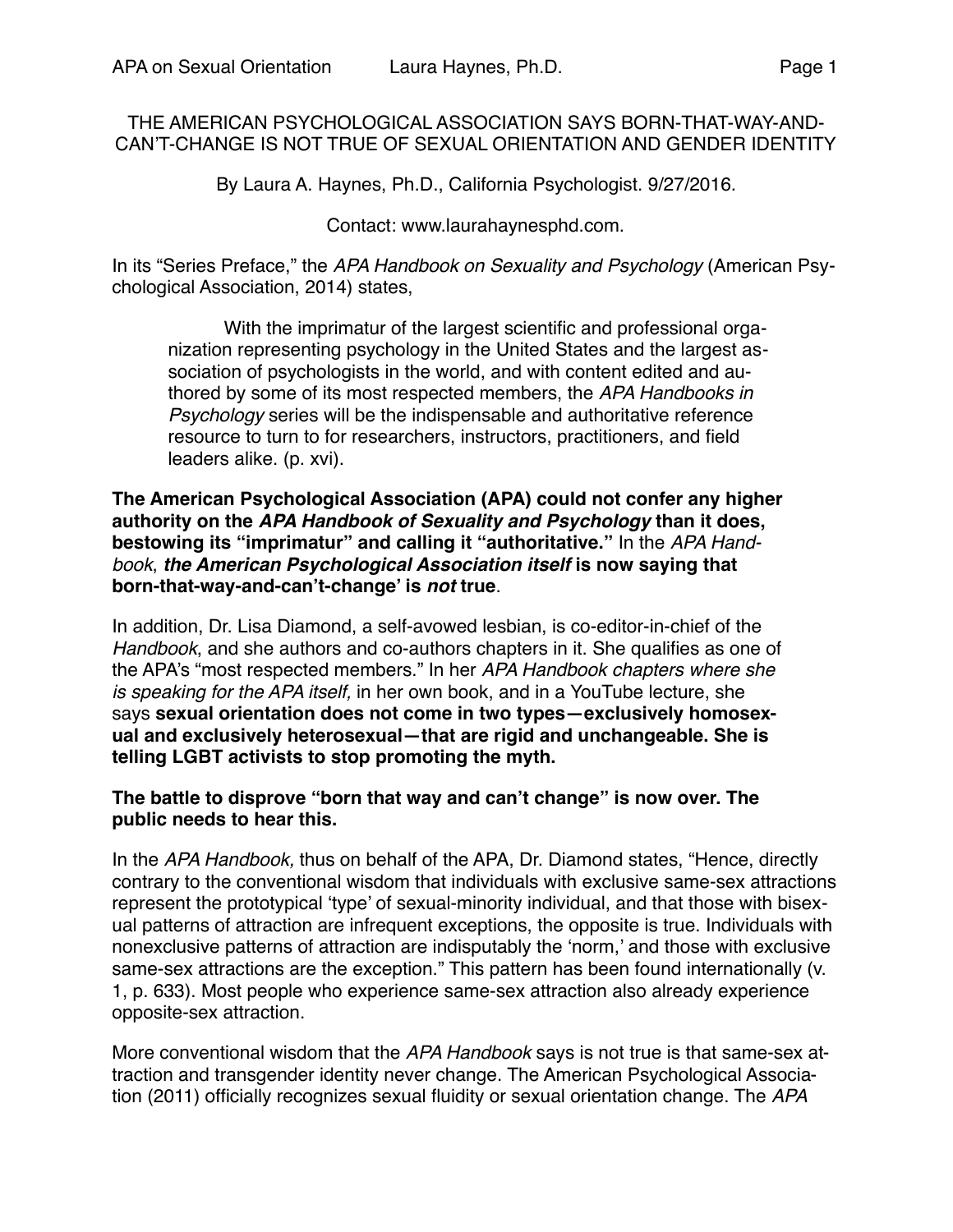*Handbook* says, "Although change in adolescence and emerging adulthood is understandable, change in adulthood contradicts the prevailing view of consistency in sexual orientation" (Rosario & Schrimshaw, 2014, *APA Handbook*, v. 1, p. 562).

Also, both the American Psychiatric Association (*Diagnostic and Statistical Manual-Fifth Edition*, p. 455) and the American Psychological Association (Bockting, 2014, *APA Handbook*, v. 1, p. 744) recognize **transgender identity fluctuates, and the vast majority of gender dysphoric minors will eventually accept their chromosomal sex.**

Therapy that is open to change is more in harmony with the course of sexual orientation and gender identity for many than is gay-affirmative or transgender-affirmative therapy.

Researchers often measure sexual orientation by one or more of three separate factors: sexual attraction, behavior, and self-label identity. The *APA Handbook* says these frequently do not match within the same individual (Rosario & Schrimshaw, 2014, v. 1, pp. 558-559; Diamond, 2014, v. 1, p. 634). For example, a person could have bisexual attraction, homosexual behavior, and heterosexual identity if there is a sense that the same-sex sexuality does not represent the authentic self. Many do not act on or base their identity on their same-sex attractions (Rosario & Schrimshaw, 2014, p. 559; Diamond, 2014, p. 629-630; in *APA Handbook*, v. 1). The APA *Handbook* states, "[R]esearch on sexual minorities has long documented that many recall having undergone notable shifts in their patterns of sexual attractions, behaviors, or [orientation] identities over time" (Diamond, 2014, in *APA Handbook*, v. 1, p. 636).

The *APA Handbook* reviews a highly regarded study by gay researcher Savin-Williams and colleagues (Savin-Williams, Joyner, & Rieger, 2012; Rosario & Schrimshaw, 2014, *APA Handbook*, v. 1, p. 562) that followed the sexual *identity* of young adult participants when most were ages 18 through 24 and again at ages 24 through 34, about 6 years later. Participants indicated whether their sexual identity was heterosexual, mostly heterosexual, bisexual, mostly homosexual, or homosexual.

**The bisexual group was larger than exclusively gay and lesbian groups combined. But the largest identity group, second only to heterosexual, was "mostly heterosexual" for each sex and across both age groups, and that group was "larger than all the other non-heterosexual identities combined"** (Savin-Williams et al., 2012, abstract).

**"The bisexual category was the most unstable" with** *three quarters* **changing that status** *in 6 years* (abstract, emphasis added). **"***[O]ver time, more bisexual and mostly heterosexual identified young adults of both sexes moved toward heterosexu*ality than toward homosexuality" (p 106, emphasis added). Similar change is found in other population-based longitudinal studies, and rates of change do not appear to decline as participants get older (Diamond & Rosky, 2016, p. 7, Table 1).

For both sexes, a heterosexual sexual orientation identity was the most stable" (Savin-Williams 2012, p. 104), as Diamond reports is true in all of the large-scale prospective, longitudinal studies (2014, in *APA Handboo*k, v. 1, p. 637). For women who shifted away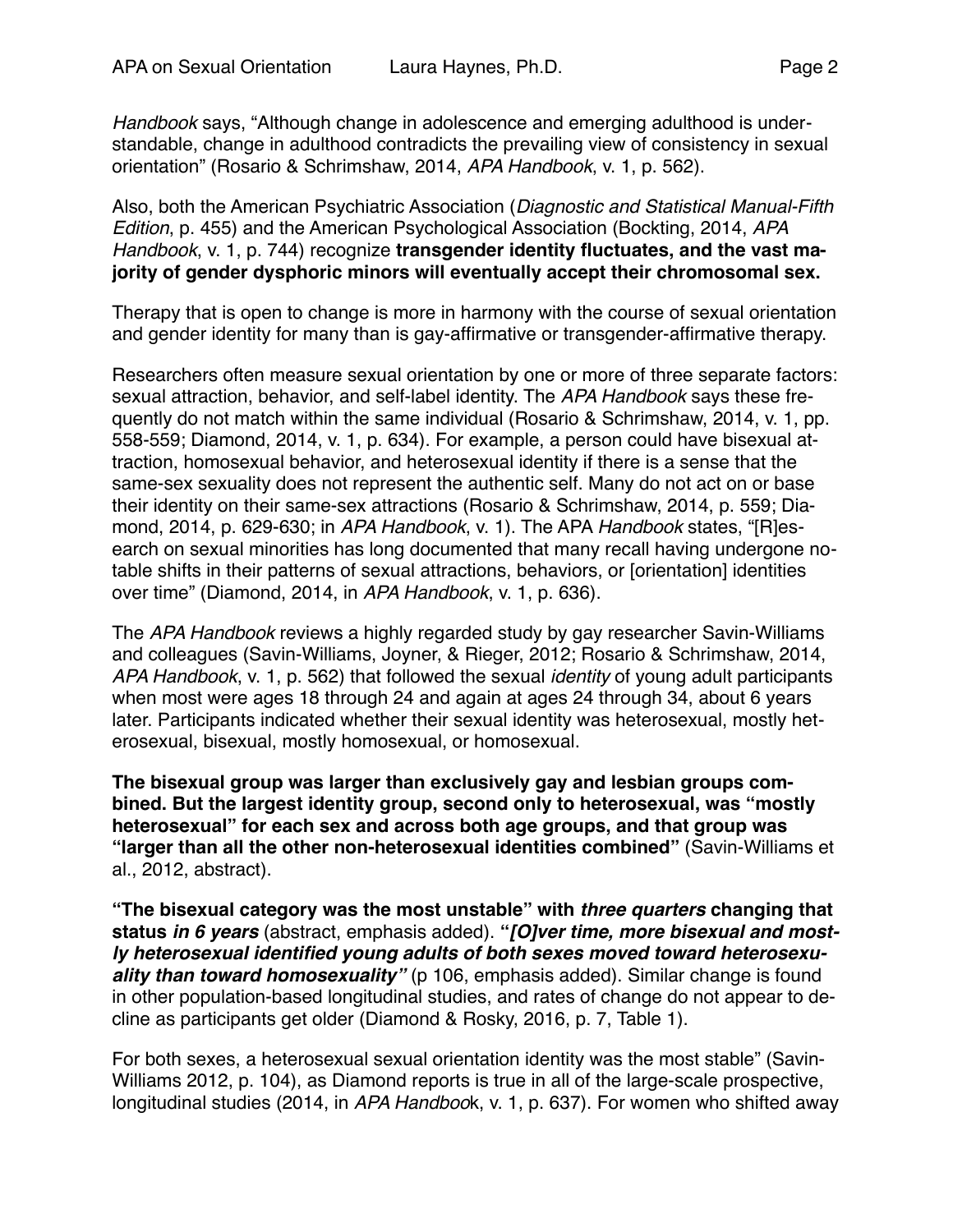from exclusive heterosexuality in the Savin-Williams 2012 study, the greatest increase was to mostly heterosexual (Rosario & Schrimshaw, 2014, *APA Handbook*, v. 1, p. 562).

In the *APA Handbook,* Diamond says, "In every large-scale representative study reviewed thus far, the single largest group of individuals with same-sex attractions report predominant—but not exclusive—other-sex attractions" (v. 1, p. 634). Kleinplatz and Diamond say (*v.1, p. 256)*, "Historically such individuals [mostly heterosexual] have been treated with skepticism and suspicion by laypeople and scientists alike. They have been viewed as either closeted lesbian, gay, or bisexual individuals (who cling to a mostly heterosexual label to avoid the stigma associated with same-sex sexuality) or as confused or questioning "heteroflexibles." *Heteroflexibles* refers to individuals who, given our culture, have had infrequent same-sex fantasies or experimented with same-sex behavior but are not really gay or bisexual (v.1, p. 256). Kleinplatz and Diamond urge that "it *is critically important for clinicians not to assume that any experience of samesex desire or behavior is a sign of latent homosexuality and instead to allow individuals to determine for themselves the role of same-sex sexuality in their lives and identity"* (p. 257) (emphasis added).

Mostly heterosexual individuals do not identify as LGB, and LGB activists have not recognized or represented them well. Some have had therapists wrongly assume they are really homosexual and would be happier leaving their marriage and family for a gay life. But some mostly heterosexual individuals want therapy to help them be faithful in their marriages and keep their families intact. **Therapy that is open to change is more harmonious with the heterosexual fluidity tendency of bisexual and mostly heterosexual individuals—most non-heterosexuals—than is gay-affirmative therapy.**

Readers can hear Dr. Diamond review research in her YouTube lecture for an LGBT audience at Cornell University (2014). She said that **excellent and abundant research has now** *established* **that sexual orientation—including attraction, behavior, and identity self label—all three—is fluid for both adolescents and adults and for both genders, and exceptions for LGB individuals are a minority.**

Despite the research, political activists continue to promote the "born-that-way-andcan't-change" myth about sexual orientation. The Southern Poverty Law Center (SPLC) published a paper in May this year (2016) in which it said the "National Gay and Lesbian Task Force reacted with alarm," and "warned that the ex-gay industry was under-mining the battle for LGBT rights by suggesting that homosexuality is a choice, not an unchangeable condition like skin color" (p. 9). **Actually, it is the APA and Dr. Diamond, herself a gay activist, that are undermining the falsehood that sexual orientation is like skin color.**

According to the *APA Handbook*, "[W}e are far from identifying potential genes that may explain not just male homosexuality but also female homosexuality" (Rosario & Scrimshaw 2014, v. 1, p. 579). The *Handbook* also says it is not the case that some same-sex sexuality is biologically determined and some is not. "The inconvenient reality….is that social behaviors are always jointly determined" by nature, nurture, and opportunity (Kleinplatz & Diamond 2014, *APA Handbook*, v. 1, pp. 256-257).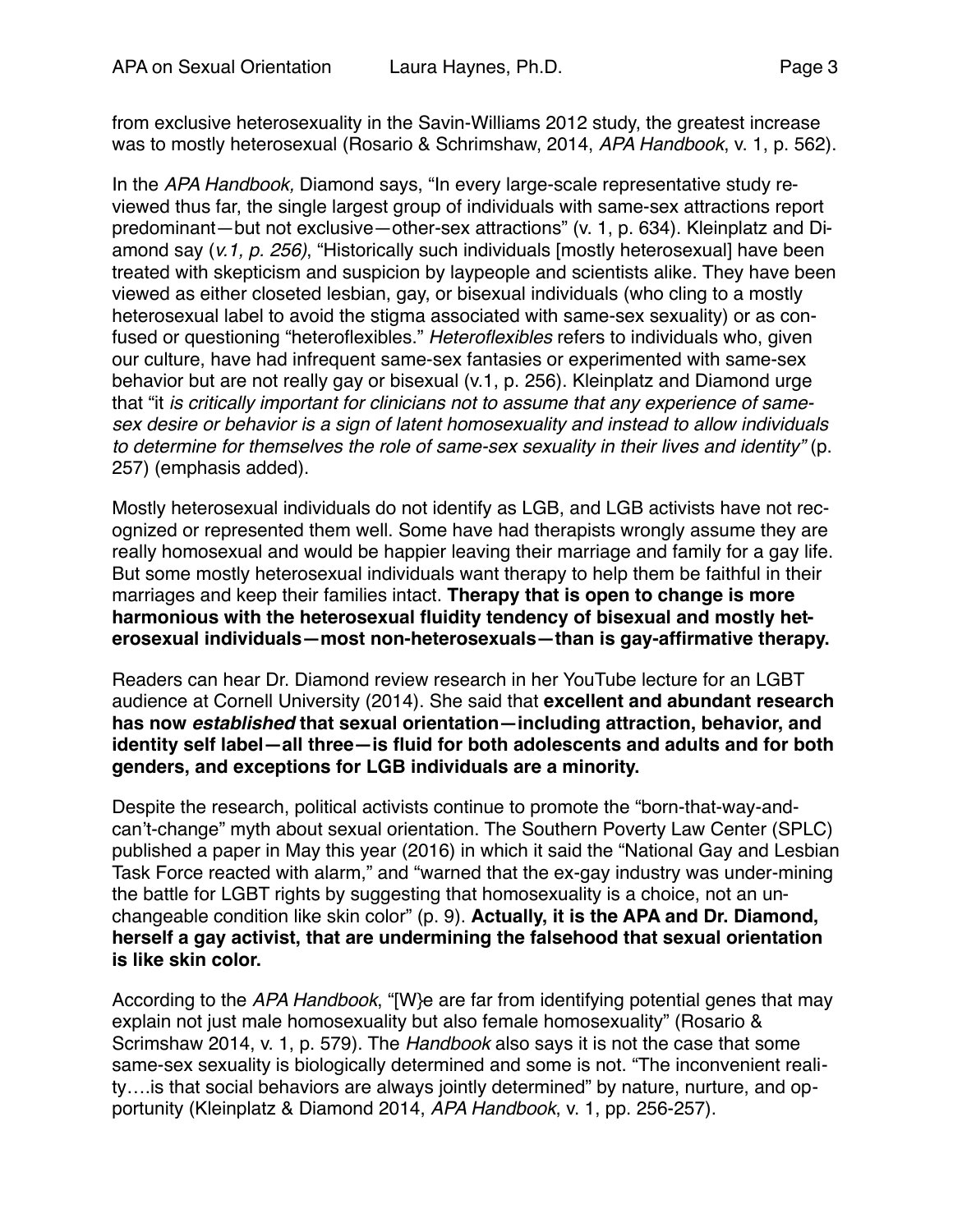At the same time, the APA (2008) says same-sex attraction is generally not a choice. **Therapists who are open to change agree people generally do not just choose their sexual attractions, otherwise these therapists would not bother to offer therapy.** But the reality is, non-heterosexual sexual orientation is changing all around us.

Further underscoring that sexual orientation is changeable, Diamond reports that some say choice was involved for them, and she says one may choose a context or circumstance that may influence sexual orientation change, such as choice of roommate (2008, pp. 249-250), deciding to live in an ideological, political, or social reference group —as in "political lesbians" (2014, in *APA Handbook*, v.1, p. 632), or being in therapy that is open to change (2008, p. 252). One may reasonably deduce that LGBT and traditional religious support groups are diverse social reference groups that may bring out sexual attraction potential and influence fluidity in contrasting directions.

Dr. Diamond tells LGBT activists near the end of her YouTube lecture, "I feel as a community, the queers have to stop saying, 'Please help us. We're born this way, and we can't change' as an argument for legal standing. I don't think we need that argument, and that argument is going to bite us in the ass, because now we know that there's enough data out there, that the other side is aware of as much as we are aware of it." In other words, Dr. Diamond says, "Stop saying 'born that way and can't change' for political purposes, because the other side knows it's not true as much as we do."

**She also directly discussed the harm of political activists promoting the "can't change" myth** in her own book on sexual fluidity in women (2008, pp. 256-257) that won the Distinguished Book Award from the APA Division 44 (LGBT). She acknowledged that, for political motives, some activists "keep propagating a deterministic model: sexual minorities are born that way and can never be otherwise." She addresses the question, "[I]s it really so bad that it is inaccurate?" Her answer is, "Over the long term, yes, particularly because women are systematically disenfranchised by this approach." She said this deceptive practice does harm to women who have experienced sexual attraction fluidity and have "thought there was something wrong with them." She said this "silencing is ironic," because it is being inflicted by the modern lesbian/gay/bisexual rights movement.

Dr. Diamond has publicly gone on record that she opposes psychotherapy that is open to sexual attraction change. (See Rosik, 2016 for a penetrating critique of her position as expressed in Diamond & Rosky, 2016.) Nevertheless, she says in her book (2008, p. 252) that some same-sex attracted individuals may have more capacity than others to channel the direction of their sexual fluidity in response to their context, and they may for that reason modify it in psychotherapy.

Officially, the *APA Handbook* predictably affirms the position of an APA Task Force (2009) that "same-sex attractions, behavior, and partnerships" are "normal variations in human sexuality and explicitly condemns the use of therapeutic techniques aimed at changing an individual's sexual orientation" (Mustanski, Kuper, and Greene, 2014, *APA Handbook*, p. 598).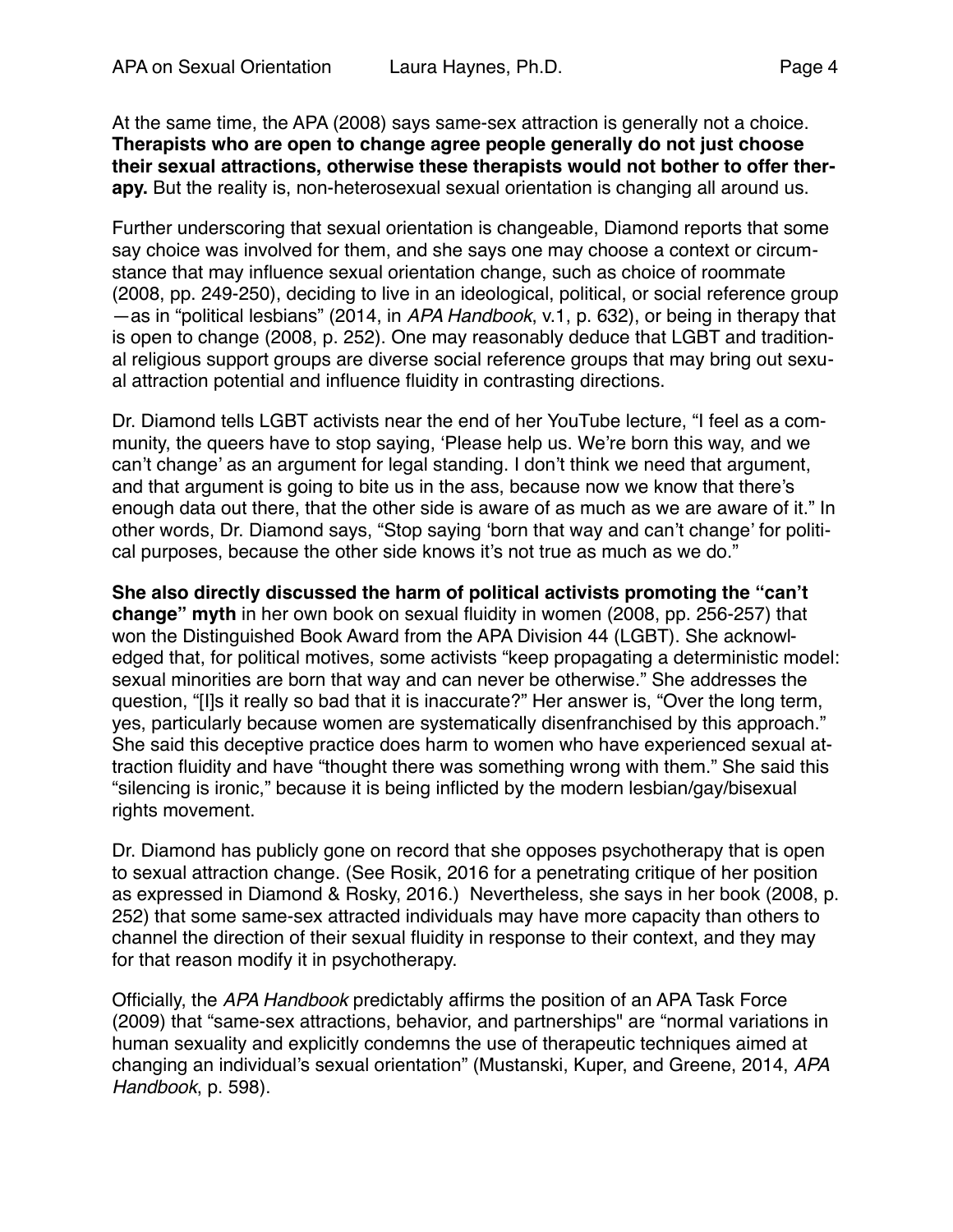What is surprising is that the APA, in its 2014 *Handbook,* is now not consistent in the view that sexual variation is normal. **The** *APA Handbook* **confirms there is excellent research evidence for "associative or potentially causal links" between childhood sexual abuse and ever having same-sex partners, especially for some men.** (Mustanski, Kuper, & Greene, 2014, pp. 609-610).

It also confirms that **there is possible evidence that psychopathology may be related to the development of transgender identity** (Bockting, 2014, *APA Handbook*, v.1, p).

**If pathology leads to an individual's sexual variation, treatment could lead to a significant and meaningful shift in that variation for some. It is harmful and ineffective to ban such treatment.**

**Curiously, the APA has been silent on even stronger research showing that growing up without one or both biological parents, especially the parent who is the same sex as the child, is potentially causally related to having same-sex attraction, relationships, or identity** (Frisch & Hviid, 2006; Francis, 2008; Udry & Chantala, 2005). If literal unavailability of parents could have such effects for some individuals, do we want to dismiss lightly the possibility that emotional unavailability of parents, and especially the parent of the same sex as the child, could have similar effects for some?

In the most stunning of these studies, research on a population cohort of two million Danes (Frisch & Hviid 2006) found that, **not only loss of a parent, but specifically loss of the same-sex parent in childhood (such as through death, divorce, end of parent cohabitation, not living with the same-sex parent, or unknown paternity),** and especially parent loss during the first six years of life and, for girls, the mother's death during adolescence, were associated with greater likelihood of entering same-sex marriage. The findings suggest the most important developmental periods for parent influence on sexual orientation may be the first six years of life and adolescence. The researchers concluded, "Our study provides population-based, prospective evidence that childhood family experiences are important determinants of heterosexual and homosexual marriage decisions in adulthood" (p. 533).

In the United States, a large, nationally representative, prospective longitudinal study (using the first two waves of the highly regarded Nationally Longitudinal Study of Adolescent Health (Ad Health) data set) found a female growing up with only a biological father—that is, without a biological mother—increased the likelihood a female identified herself as not exclusively heterosexual by 9.5 percentage points (Francis 2008 p. 376).

In another study using the Ad Health data set (the first three waves), when same-sex and opposite-sex attraction were measured separately, **90% of boys who had strong same-sex interest had absent fathers—a very strong relationship. Among boys, the greater the degree of same-sex attraction, the greater the likelihood of father absence, delinquency, and suicidal thoughts.** As opposite sex interest also rose, that strong relationship completely disappeared (Udry & Chantala, 2005, p. 487). With the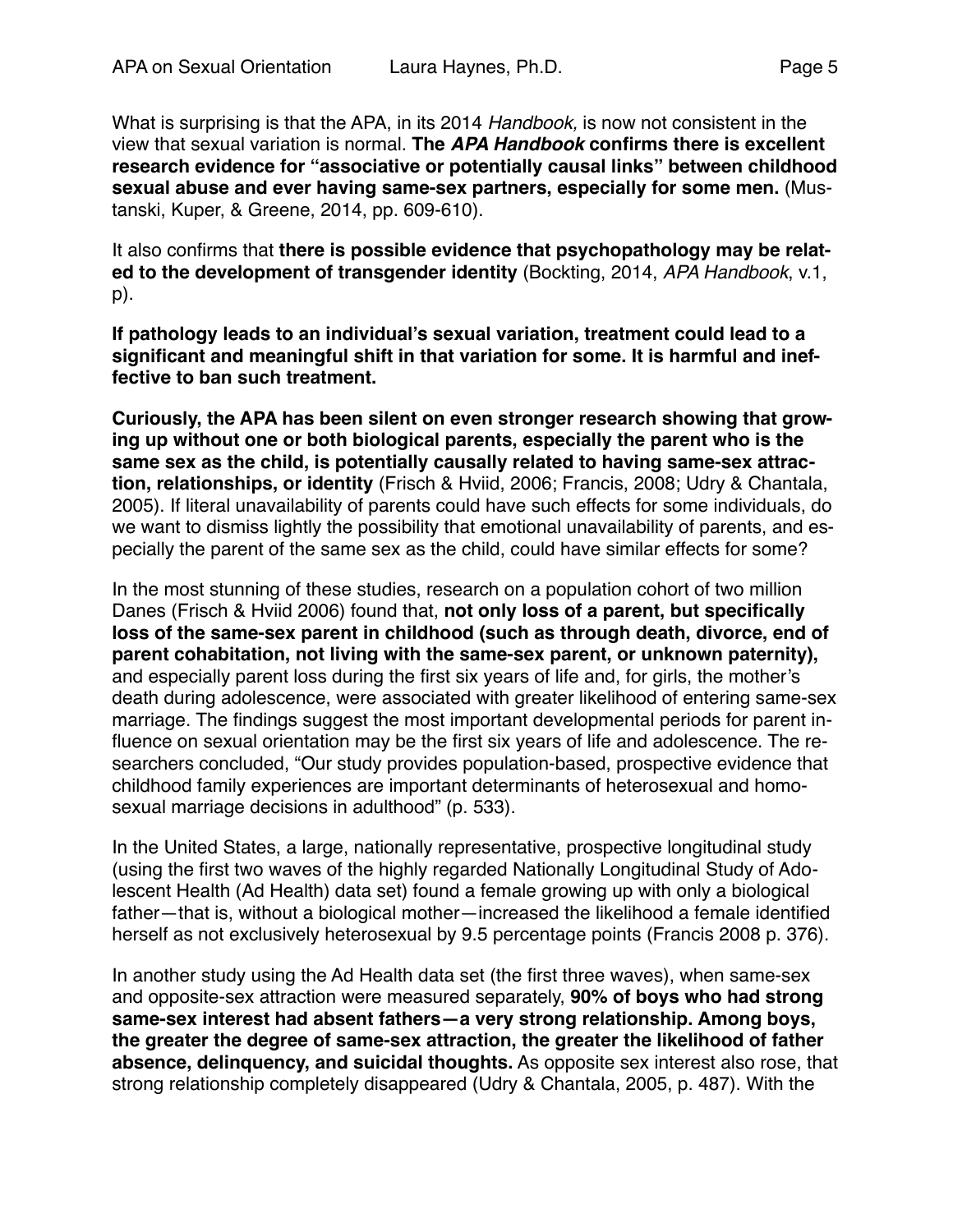father's presence, there was likely to be opposite-sex attraction, possibly with same-sex attraction also.

**There is evidence that transgender identity also may not be a normal sexual variation.** The *APA Handbook* says the origin of transgender identity is **"most likely the result of a complex interaction between biological and environmental factors**….Research on the **influence of family of origin dynamics** has found some support for separation anxiety among gender-nonconforming boys and psychopathology among mothers" (Bockting, 2014, v. 1, p. 743, emphasis added).

**The American Psychiatric Association and the American Psychological Association concur that it is not the case that individuals with transgender identity are born that way and can't change.** According to the *APA Handbook* (Bockting 2014, v. 1, p. 744), 75% or more of gender dysphoric boys and girls accept their chromosomal sex by adolescence or adulthood. According to the American Psychiatric Association's *Diagnostic and Statistical Manual, Fifth Edition (DSM-5)*, as many as 70 to 98% of gender dysphoric boys and as many as 50 to 88% of gender dysphoric girls eventually accept their chromosomal sex (calculated from DSM-5, p. 455).

Further, Bockting says in the *APA Handbook*, **"Premature labeling of gender identity should be avoided. Early social transition (i.e., change of gender role, such as registering a birth-assigned boy in school as a girl) should be approached with caution to avoid foreclosing this stage of (trans)gender identity development." If there is early social transition, "the stress associated with possible reversal of this decision has been shown to be substantial…"** (2014, in APA Handbook, p. 744).

The American Psychological Association, in its *Handbook* (Bockting, 2014, v. 1, pp. 750-751), and the American Psychiatric Association (*DSM-5*, p. 455) say there are three approaches to treatment: attempts to lessen the dysphoria and nonconformity, attempts to get the environment—family, school, and community—to fully accept the child's gender-variant identity, and the wait-and-see approach. **The** *APA Handbook* **warns that the full acceptance approach "runs the risk of neglecting individual problems the child might be experiencing and may involve an early gender role transition that might be challenging to reverse if cross-gender feelings do not persist"** (Bockting, 2014, v. 1, p. 750).

**Both gender identity and sexual orientation can change, psychopathology may be a developmental factor in both, and therefore, we can reasonably deduce, some individuals may make a significant and meaningful change in sexual orientation or gender identity through therapy.** 

**For the latest research showing sexual orientation change through therapy is safe and effective** [\(Pela & Nicolosi, 2016\), go to http://www.josephnicolosi.com/collec](http://www.josephnicolosi.com/collection/outcome-research)tion/outcome-research.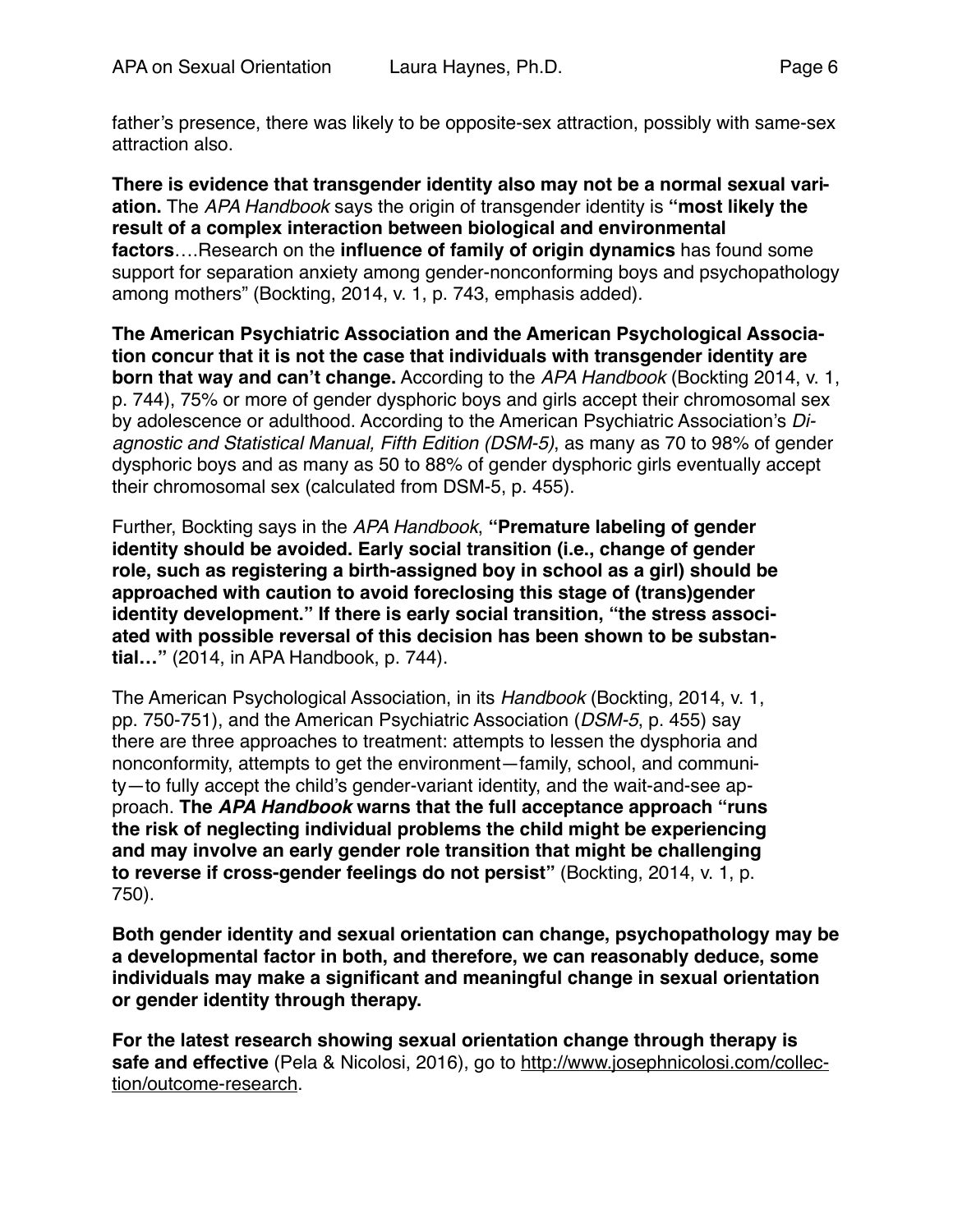**Therapy that is open to sexual variation change should be neither coerced nor banned. Shaming generally should be avoided by family members or others for an individual's sexual variation or for the outcome of therapy, whether change does not occur or does occur in the heterosexual direction. Ex-gays have been subjected to shaming, sometimes by the LGBT community that rightfully decries shaming.**

**Some who have modified their sexual variation with the assistance of professional psychotherapy have regretted that their culture or family told them they could not and should not try to change through therapy.** Some chose to live in ideological reference groups that supported chastity or change toward heterosexuality.

#### **Individuals who have sexual variations should have the right to know the above information and to seek therapy to address such issues.**

#### REFERENCES:

American Psychiatric Association (2013). Diagnostic and Statistical Manual of Mental Disorders, Fifth Edition (DSM-5). Arlington, VA: American Psychiatric Association, pp. 451-459. See especially pp. 455-456.

American Psychological Association (2008). Answers to your questions: For a better understanding of sexual orientation and homosexuality. Washington, CD: American Psychological Association

American Psychological Association (2011). Definition of Terms: Sex, Gender, Gender Identity, Sexual Orientation. In The Guidelines for Psychological Practice with Lesbian, Gay, and Bisexual Clients, adapted by the APA Council of Representatives, February 18-20, 2011. <http://www.apa.org/pi/lgbt/resources/guideli>

American Psychological Association Task Force. (2009). Report of the Task Force on Appropriate Therapeutic Responses to Sexual Orientation. Washington, DC: American Psychological Association.

Psychological Science in the Public Interest **September 2016** vol. 17 no. 2 **45-101** Bockting, W.(2014). Chapter 24: Transgender Identity Development. In Tolman, D., & Diamond, L., Co-Editors-in-Chief (2014) *APA Handbook of Sexuality and Psychology* (2 volumes). Washington D.C.: American Psychological Association.

Diamond, L. (2008). *Sexual Fluidity: Understanding Women's Love and Desire*. Cambridge, Mass.: Harvard Press.

Diamond, L. (Published Dec. 6, 2013). Lisa Diamond on sexual fluidity of men and women, Cornell University. From Diamond, L. (Oct. 17, 2013). Just how different are female and male sexual orientation? Human Development Outreach and Extension Program. [https://www.youtube.com/watch?v=m2rTHDOuUBw.](https://www.youtube.com/watch?v=m2rTHDOuUBw)

Diamond, L. (2014) Chapter 20: Gender and same-sex sexuality. In Tolman, D., & Diamond, L., Co-Editors-in-Chief (2014) *APA Handbook of Sexuality and Psychology, Volume 1. Person Based Approaches.* Washington D.C.: American Psychological Association. Vol. 1, pp. 629-652.

Diamond, L. & Rosky, C. (2016). Scrutinizing immutability: Research on sexual orientation and U.S. Legal Advocacy for Sexual Minorities. *Journal of Sex Research, 00*(00), 1-29.

Francis, A. M. (2008). Family and sexual orientation: The family-demographic correlates of homosexuality in men and women. *Journal of Sex Research, 45* (4), 371-377. DOI:10.1080/00224490802398357

Frisch, M. and Hviid, A. (2006). Childhood family correlates of heterosexual and homosexual marriages: A national cohort study of two million Danes. *Archives of Sexual Behavior, 35*:533-547.

Kleinplatz, P. & Diamond, L. (2014) Chapter 9: Sexual diversity. In Tolman, D., & Diamond, L., Co-Editors-in-Chief (2014) *APA Handbook of Sexuality and Psychology, Volume 1. Person Based Approaches.* Washington D.C.: American Psychological Association. Vol. 1, pp. 245-267.